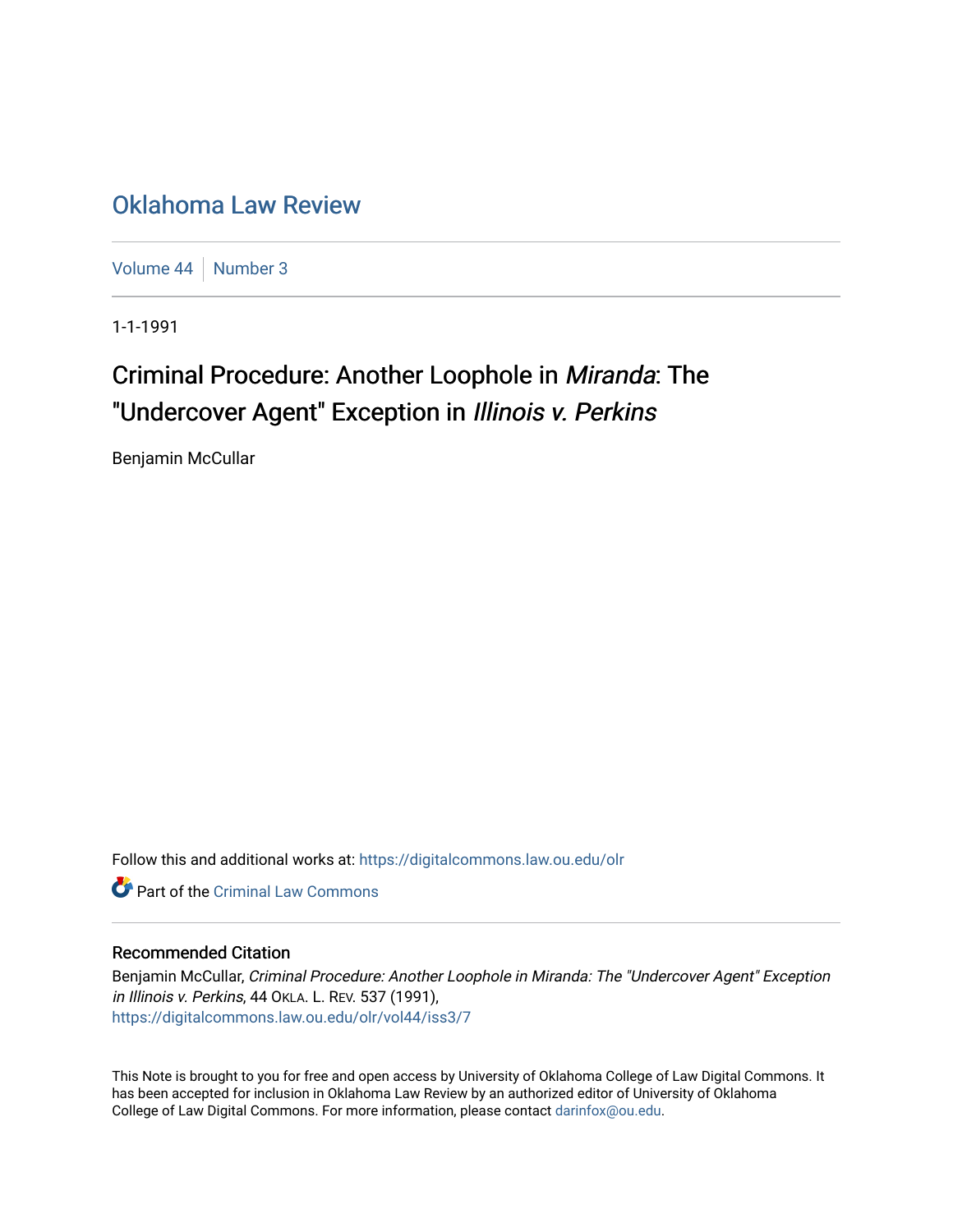## Criminal Procedure: Another Loophole in *Miranda:* The "Undercover Agent" Exception in *Illinois v. Perkins*

#### *I. Introduction*

In *Illinois v. Perkins,'* an undercover law enforcement officer posing as an inmate employed a "jailbreak" ruse to elicit incriminating statements from the incarcerated Perkins. During the ruse, Perkins implicated himself in a murder. The United States Supreme Court held that an undercover law enforcement officer is not required to give *Miranda*<sup>2</sup> warnings to an incarcerated suspect before asking questions that may elicit incriminating statements.3 According to the Court, interests protected by *Miranda* are not implicated by the use of undercover agents employed in the prison context.<sup>4</sup> Therefore, *Miranda* warnings are not required to safeguard the constitutional rights of inmates who make voluntary statements to undercover agents.<sup>5</sup>

This note begins by summarizing the background and facts of *Perkins.* Next, the majority opinion, Justice Brennan's concurrence and Justice Marshall's dissent are summarized. This note demonstrates that *Perkins* is not consistent with previous decisions involving jailhouse informants. In fact, this note concludes that *Perkins* creates an exception to *Miranda* that places little restriction on conduct which is designed to deliberately elicit statements from incarcerated suspects.

#### *II. Law Prior to Illinois v. Perkins*

The fifth amendment guarantees citizens the privilege against self-incrimination.6 The Supreme Court secured this privilege in a landmark decision in *Miranda v. Arizona.7 Miranda* established strict guidelines requiring that all subjects of custodial questioning' must be advised of their rights prior

**1.** 110 S. Ct. 2394 (1990).

2. Miranda v. Arizona, 384 U.S. 436 (1966); *see infra* notes 6-9 and accompanying text (discussion of *Miranda* and the Court's holding in that case).

*3. Perkins,* 110 S. Ct. at 2396.

*4. Id.* at 2399.

*5. Id.*

6. U.S. CoNsr. amend. V. The relevant part of the fifth amendment reads that no person "shall be compelled in any criminal case to be a witness against himself." *Id.*

7. 384 U.S. 436 (1966). In *Miranda,* police officers, detectives, and the prosecuting attorney questioned the defendant in a room cut off from the outside world. "[I]t is obvious that such an interrogation environment is created for no purpose other than to subjugate the individual to the will of his examiner. This atmosphere carries its own badge of intimidation. To be sure, this is not physical intimidation, but it is equally destructive of human dignity." *Miranda,* 384 U.S. at 457.

8. Custodial interrogation means, according to *Miranda,* "questioning initiated by law enforcement officers after a person has been taken into custody or otherwise deprived of his freedom of action in any significant way." *Miranda,* 384 U.S. at 444.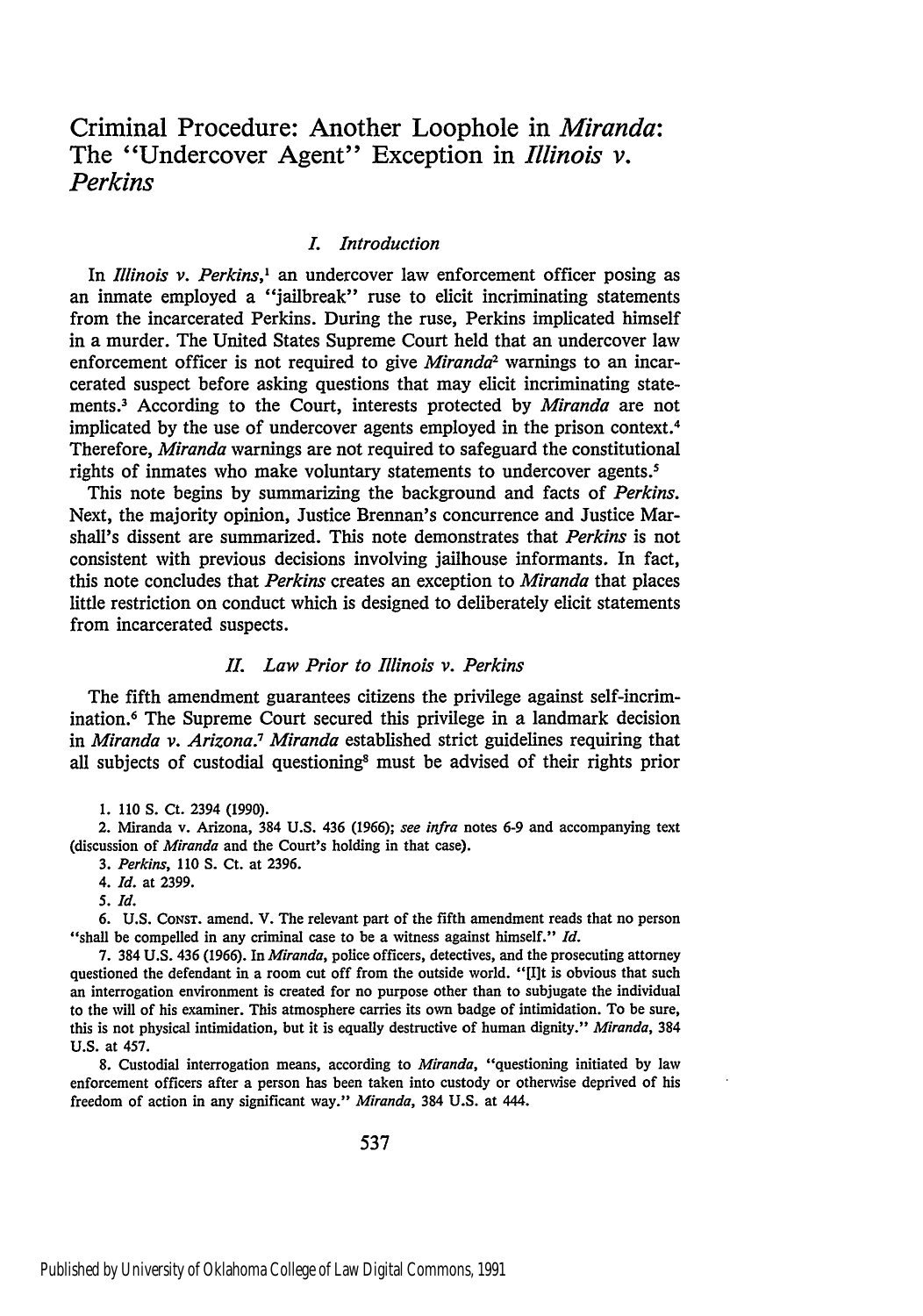to any interrogation **by** police.9 These guidelines are commonly referred to *as Miranda* rights.

In a subsequent decision, *Rhode Island v. Innis,10* the Court widened the scope of interrogation subject to *Miranda* requirements. In *Innis,* interrogation included not only express questioning **by** police but also any words or actions (other than those normally attendant to arrest and custody) that police should know are reasonably likely to elicit an incriminating response from the suspect." Further, in *Moran v. Burbine,2* the Supreme Court identified the objective of *Miranda* as not to "mold police conduct for its own sake" but to dissipate the compulsion inherent in custodial interrogation to prevent abridgment of fifth amendment rights.<sup>13</sup>

Prior to *Perkins,* the Supreme Court had not resolved the question of whether *Miranda* requirements would apply when undercover agents question incarcerated suspects.<sup>14</sup> Lower courts were split over the issue.<sup>15</sup>

The Court previously had addressed the use of undercover agents or informants eliciting statements from incarcerated suspects in violation of

*9. Id.* at 467. *Miranda* requires that all subjects of custodial interrogation must be advised prior to questioning that: (1) they have the right to remain silent; (2) anything they say can be used against them in a court of law; (3) they have the right to have an attorney present; and (4) if they cannot afford an attorney one will be appointed for them prior to questioning if they so desire. *Miranda,* 384 U.S. at 479.

**10.** 446 U.S. 291 (1980).

*11. Innis,* 446 U.S. at 301. In Innis, a man arrested for murder asserted his right to counsel but then revealed the Iccation of the weapon in response to conversation between two officers transporting him to the police station who speculated on the consequences should children find the hidden murder weapon before police. *Id.* at 294-95. The Court held that the conversation between the two officers did not constitute "interrogation" of the suspect. *Id.* at 300- 02.

12. 475 U.S. 412 (1986). In *Moran,* the Court held that police failure to inform defendant of his attorney's phone call did not deprive defendant of information essential to knowingly waive his fifth amendment right to remain silent. *Id.* at 421-22.

13. *Id.* at 425.

14. The Court in *United States v. Henry* left open its position in *Hoffa v. United States* that the fifth amendment is not "implicated by the use of undercover Government agents before charges are filed because of the absence of the potential for compulsion." United States v. Henry, 447 U.S. 264, 272 (1980) (citing Hoffa v. United States, 385 U.S. 293 (1966)).

15. Cases that prohibit all undercover activities which authorities should know are reasonably likely to elicit incriminating responses from an inmate: People v. Perkins, 176 **I11.** App. 3d 443, 531 N.E.2d 141 (App. Ct. 1988); Holyfield v. State, 101 Nev. 793, 711 P.2d 834 (1985); State v. Fuller, 204 Neb. 196, 281 N.W.2d 749 (1979); State v. Travis, 116 R.I. 678, 360 A.2d 548 (1976); State v. Calhoun, 479 So. 2d 241 (Fla. Dist. Ct. App. 1985); State v. Perkins, 753 S.W.2d 567 (Mo. Ct. App. 1988); United States v. Brown, 466 F.2d 493 (10th Cir. 1972). *Contra* People v. Williams, 44 Cal. 3d 1127, 751 P.2d **901,** cert. denied, **109 S.** Ct. 514 (1988) *(Miranda* inapplicable to conversations between inmates and undercover agents); State v. McDonald, 387 So. 2d 1116 (La.), cert. *denied,* 449 U.S. 957 (1980) (same where encounter not "intimidating"); People v. Aalbu, 696 P.2d 796 (Colo. 1985) (en banc) (same); United States v. WilloLghby, 860 F.2d 15 (2d Cir. **1988),** cert. denied, **109 S.** Ct. 846 (1989) (same).

*See also* Note, *Confusing the Fifth Amendment with the Sixth: Lower Court Misapplication of the* Innis *Definition of.Interrogation,* **87** MIcH. L. REv. **1073** (1989) (questioning of inmate by undisclosed government agent outside scope of *Miranda).*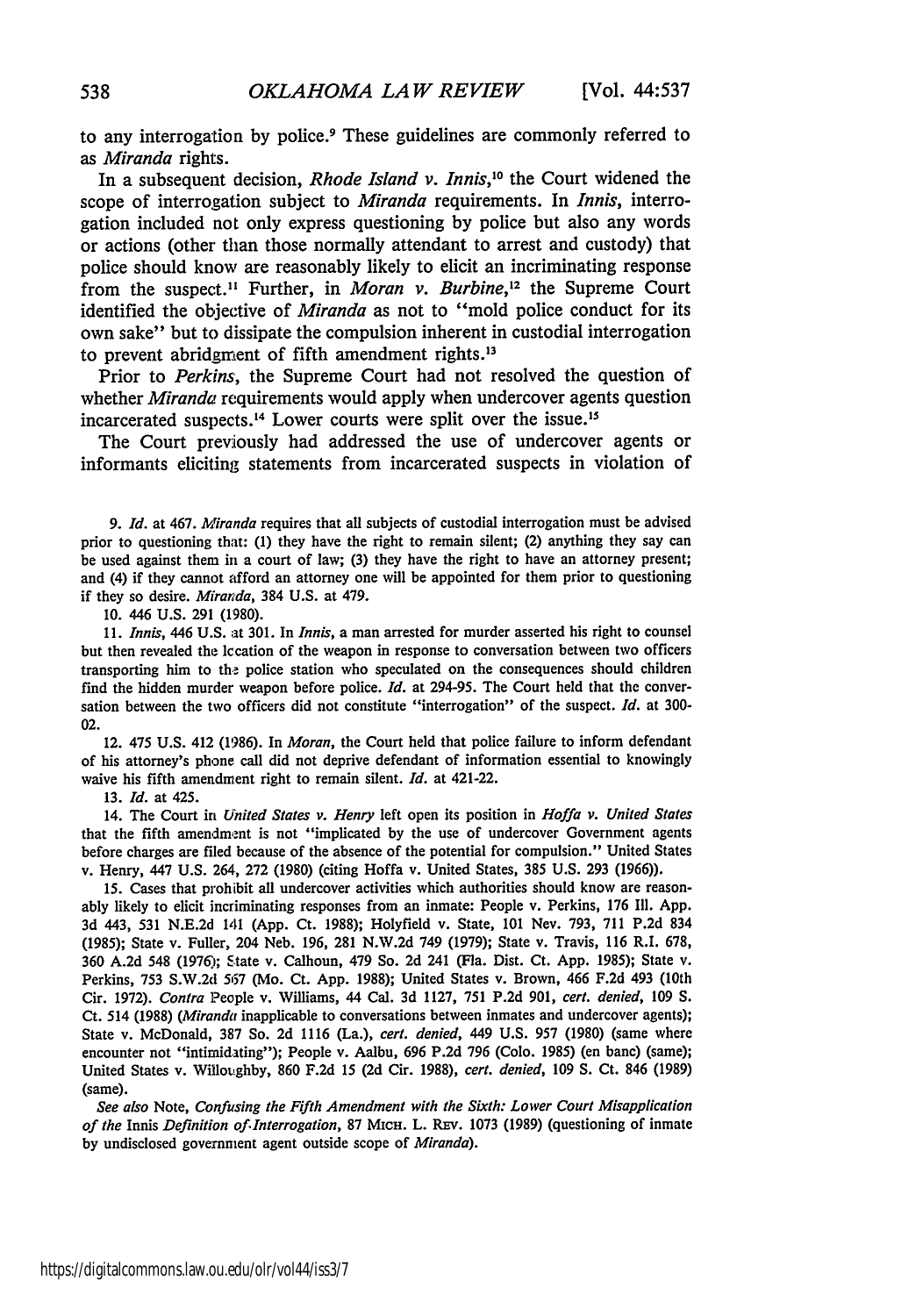the sixth amendment right to counsel.16 In 1980, the Court in *United States v. Henry,17* held that the defendant's sixth amendment right to counsel is violated when a fellow inmate (a government informant) intentionally creates a situation likely to induce the indicted defendant to make incriminating statements without assistance of counsel.<sup>18</sup>

Six years later, in *Kuhlmann v. Wilson*,<sup>19</sup> the Court reiterated its concern with interrogation and/or investigative techniques equivalent to interroga*tion.2 0 Kuhlmann* held that the sixth amendment right to counsel is not violated by a defendant's incriminating statements to a jailhouse informant placed in close proximity when the informant makes no effort to stimulate conversations about the crime charged. <sup>2</sup> ' Thus, *Perkins* presented the Court with the opportunity to apply the *Miranda* doctrine in the prison context when the sixth amendment right to counsel protections are inapplicable.

### *I. Facts of Illinois v. Perkins*

In 1984, Richard Stephenson was shot and killed in a suburb of East St. Louis, Illinois. In 1986, police learned that Donald Charlton, an inmate serving a prison sentence for burglary at the Graham Correctional Facility in Illinois, had information concerning the homicide.<sup>22</sup> Charlton told police that while at Graham he met Perkins, a fellow inmate. According to Charlton, Perkins confessed to him in detail about a homicide he had committed two years earlier in an East St. Louis suburb. Because Charlton reported details of the murder not released to the public, police found Charlton's story credible.

By the time police heard Charlton's account, Perkins had been released from Graham. Later that month, police learned that Perkins was incarcerated in a jail in Montgomery County, Illinois, facing aggravated battery charges unrelated to the Stephenson murder. Police decided to elicit information about the Stephenson murder from Perkins through an undercover police agent placed in the cellblock with Perkins.<sup>23</sup> As part of the ruse,

16. The sixth amendment states that "[i]n all criminal prosecutions, the accused shall enjoy the right . . . to have the Assistance of Counsel for his defence [sic]." U.S. Consr. amend. VI. After formal charges are filed against the subject of interrogation, the sixth amendment prohibits government interference with right to counsel of accused. Maine v. Moulton, 474 U.S. 159, 176 (1985); see also Massiah v. United States 377 U.S. 201 (1964); United States v. Henry, 447 U.S. 264 (1980).

- 17. 447 U.S. 264 (1980).
- 18. *Id.* at 274.
- 19. 477 U.S. 436 (1986).
- 20. *Id.* at 457.
- 21. *Id.* at 456.

22. Charlton agreed to cooperate with police without a "deal" in exchange for his information. Petitioner's Brief on the Merits at 3, Illinois v. Perkins, 110 **S.** Ct. 2394 (1990) (No. 88-1972). Charlton said he relayed the information to police because he believed that "[pleople should not kill people." People v. Perkins, 176 Il. **App.** 3d 443, 531 N.E.2d 141, 142 **(App.** Ct. 1988).

23. Police feared that the use of an eavesdropping device in the jail would be unsafe and impracticable. Petitioner's Brief on the Merits at 3-4, *Perkins* (No. 88-1972).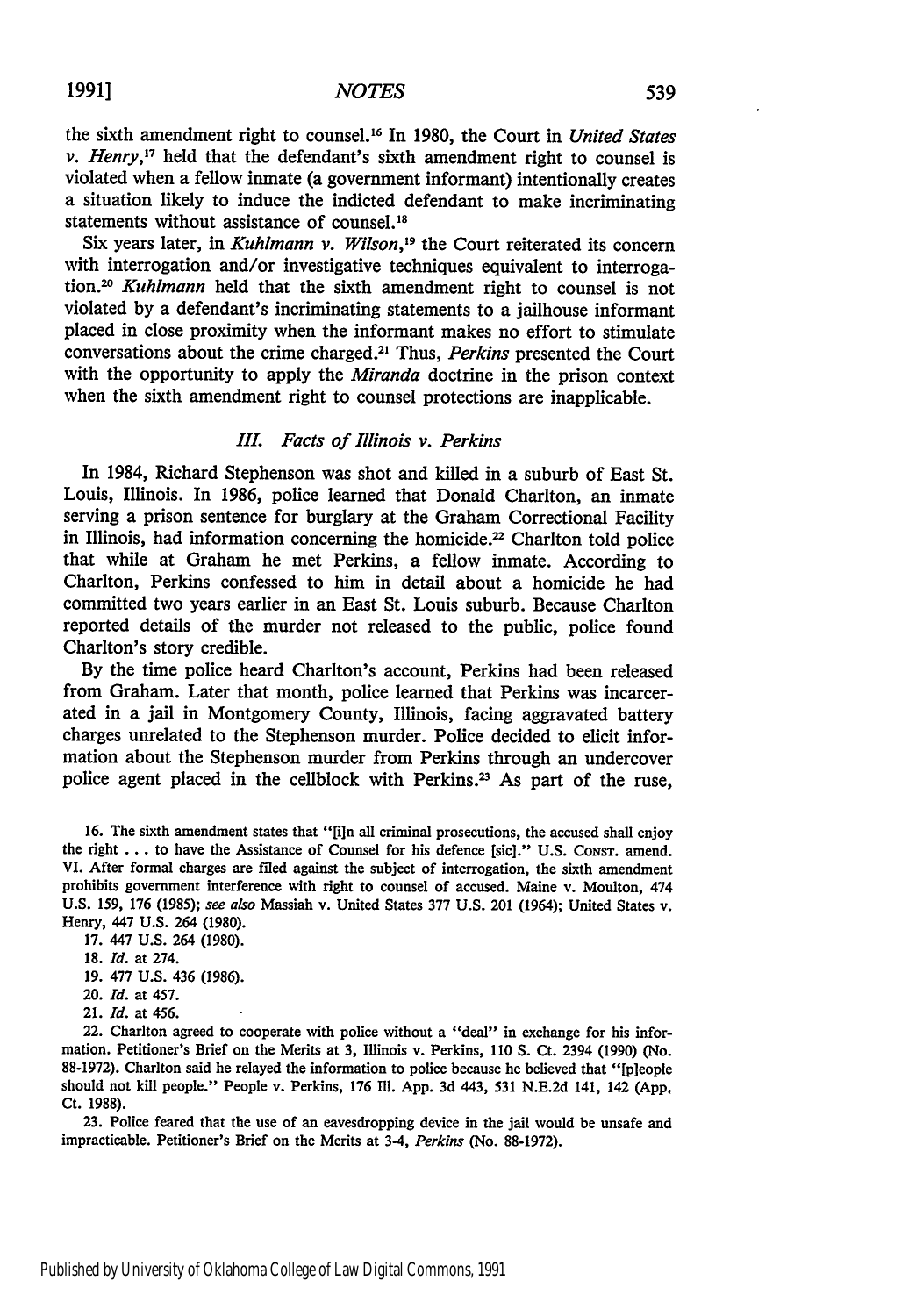Charlton and police officer John Parisi posed as escapees from Graham's work release program.<sup>24</sup> Police instructed Parisi and Charlton not to question Perkins about the murder, but merely to engage him in conversation and relay any information obtained.<sup>25</sup>

Police placed Parisi and Charlton, wearing jail garb, in the cellblock with Perkins at the Montgomery County jail. Charlton introduced Parisi to Perkins as "Vito." Parisi told Perkins about his and Charlton's escape from Graham. Parisi also said that he wasn't going to do any more time and he "needed to get out of there."<sup>25</sup> Perkins replied that he could have a gun smuggled in to take the elderly jailor hostage and showed Parisi a crowbar hidden for use in the jail break.

Later that evening, while other inmates slept, the trio met again to refine their plan. Perkins began **by** saying that his girlfriend could smuggle in a pistol. Parisi asked Perkins if he had ever "done" anybody. Perkins then recounted details of his involvement in the Stephenson murder in response to questions from Parisi and Charlton.<sup>27</sup> Parisi and Perkins then engaged in casual conversation before Perkins fell asleep.

24. Police developed the story that Charlton and Parisi had escaped from Graham, traveled to the area to meet Perkins, run out of money, committed burglaries, been arrested, and thrown in jail. *Id.*

**25.** Parisi had skimmed Chariton's interview with police, but was unfamiliar with the details of the Stephenson murder. *Id.*

**26.** *Id.* at **5.**

**27.** Parisi summarized the rest of the conversation with Perkins:

[Parisi:] You ever do anyone?

[Perkins:] Yeah, once in East St. Louis, in a rich white neighborhood **... by** a race track in Feirview Heights

Me and two guys cased the house for about a week **...** the second house on

the left from the corner.

[Parisi:] How long ago did this happen?

Perkins: Approximately about two years ago. I got paid \$5,000 for that job.

[Parisi:] How did it go down?

Perkins: **I** walked up to this guy['s] house with a sawed-off under my trench coat.

[Parisi:] What type gun[?]

Perkins: **A** .12 gauge Remington Automatic Model **1100** sawed-off .... I rang the bell and **...** he motioned for me to go to the garage ....

[Parisi:] How old was the dude?

Perkins: About 40. So the garage door starts to open and I ask the dude [his name] ....

Charlton: What kind of door was it?

Perkins: An automatic garage door. I know because **I** heard the motor ....

Charlton: Where did you shoot him?

Perkins: In the right leg .... [He bled to death]

[Parisi:] What size shells did you use?

Perkins: **I** don't know what **size** .... So I ejected the shell and was going to shoot him again, but [the] dogs were barking in the garage and the shot made a lot of noise, so I just started running.

 $* * :$ An old lady from across the street came out but I don't think she could recognize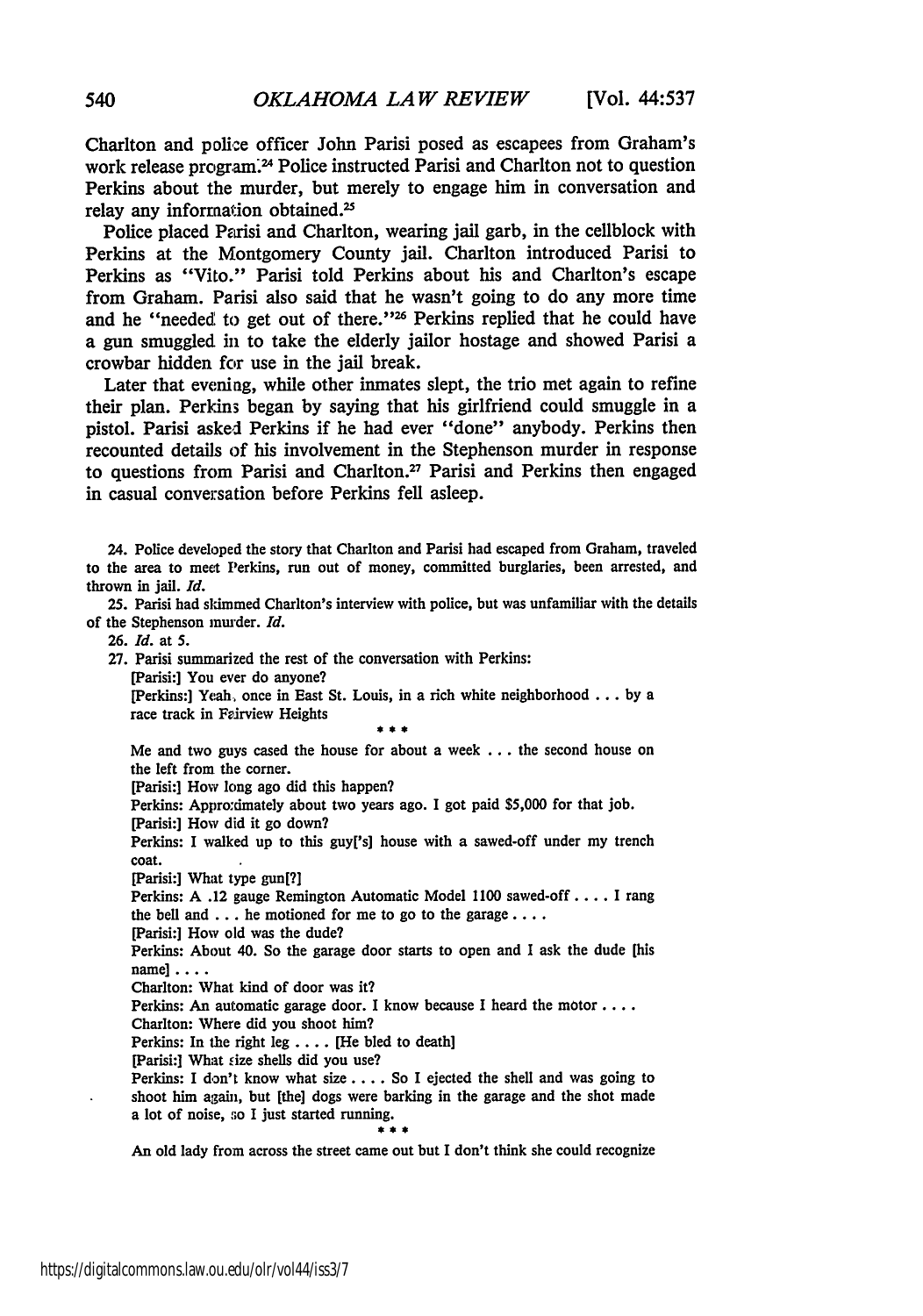## 1991] *NOTES* 541

The next morning, police removed Parisi and Charlton from the cellblock. Later, police brought Perkins to the courthouse and arrested him for Stephenson's murder. At that time, Perkins received *Miranda* warnings and requested counsel. Before trial, the court granted Perkins' motion to suppress his statements on the ground that government agents questioned Perkins while in custody and without *Miranda* warnings.28 The state appealed to the Appellate Court of Illinois on the sole issue of whether Perkins' fifth amendment rights were violated.29 The Appellate Court of Illinois held that the failure to warn Perkins pursuant to *Miranda* rendered his statements to undercover agent Parisi and informant Charlton inadmissible.<sup>30</sup>

#### *IV. Summary of the Opinions in Illinois v. Perkins*

#### *A. The Majority Opinion*

In *Perkins,* the United States Supreme Court reversed and remanded, holding that an undercover law enforcement officer posing as a fellow inmate need not give *Miranda* warnings to an incarcerated suspect before asking questions that may elicit incriminating responses.<sup>31</sup> Justice Kennedy, writing for the majority, $32$  explained that warnings are not required to safeguard constitutional rights of inmates who make statements to undercover agents. Interests protected by *Miranda* are not implicated in these cases.33

Initially, the majority noted that procedural safeguards of *Miranda* warnings serve to preserve the fifth amendment privilege during incommunicado interrogation of suspects in a police-dominated atmosphere. This atmosphere produces inherently compelling pressures on suspects to confess involuntar-

me because it was 8:30 at night and it was getting dark. [Parisi:] Who had the guy done? Perkins: One of the guys in the car. He worked with him somehow.

He owed him money for drugs ....

Charlton: What did you do with the gun?

Perkins: I threw it over a four or five hundred foot cliff as you are going into Litchfield.

 $\pm$   $\pm$   $\pm$ 

*Id.* at 5-8.

**28.** *Id.* at 10.

**29.** *Id.*

30. People v. Perkins, 176 Ill. **App. 3d** 443, **531** N.E.2d 141, 146 **(App.** Ct. 1988).

**31.** *Perkins,* 110 S. Ct. at 2399.

**32.** Chief Justice Rehnquist and Justices White, Blackmun, Stevens, O'Connor, and Scalia joined Justice Kennedy.

**33.** *Perkins, 110* **S.** Ct. at 2399. The Court noted that the use of undercover agents is a recognized law enforcement technique, often employed in the prison context to detect violence against correctional officers or inmates. *See also Dix, Undercover Investigations and Police Rulemaking,* 53 Tax. L. Ray. **203** (1975) (discussing problems in developing workable guidelines for use by undercover agents in investigations).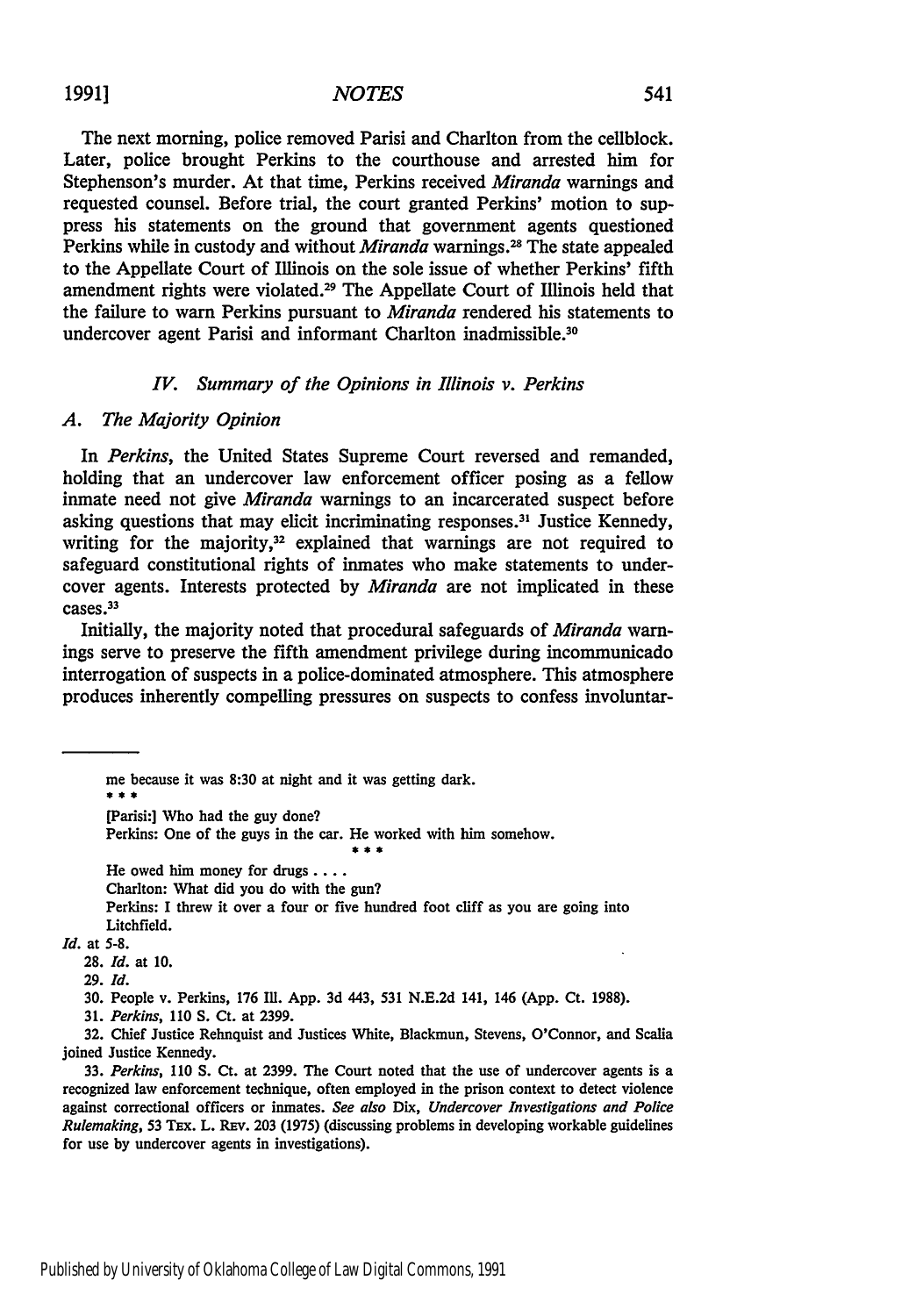ily.34 The requirements of *Miranda,* however, would be enforced only in those situations that implicate the concerns underlying *Miranda."*

According to the majority, questioning by captors who appear to control the suspect's fate may create pressures that will "weaken the suspect's will."<sup>36</sup> The conversation between Perkins and the two police agents, however, lacked the essential factors important in *Miranda:* a police-dominated atmosphere and compulsion. 37 Because Perkins spoke freely to those whom he considered fellow inmates, the coercive atmosphere was lacking.<sup>38</sup>

*Miranda's* premise is that the danger of coercion results from interaction between custody and official interrogation. When the police agent wears the same prison gray uniform as the suspect, however, there is no "interplay" between police interrogation and police custody. 39 Hence, *Miranda* warnings are not required when a suspect is in custody in a technical sense and converses unknowingly with a government agent.<sup>40</sup>

The majority asserted that detention does not warrant a presumption that undercover questioning would render resulting statements involuntary and, thus, inadmissible.<sup>41</sup> Statements given freely and voluntarily without any compelling influences are still admissible in evidence.<sup>42</sup> Although coercion is forbidden, strategic deceptions<sup>43</sup> that mislead a suspect or lull him into a false sense of security are not the compulsion or coercion concerns underlying *Miranda.41* Thus, *Miranda* does not protect suspects who boast about their criminal activities in front of persons whom they believe to be their cellmates. 45 Next, the majority addressed *Hoffa v. United States <sup>6</sup>*and *Mathis v. United States.47* In *Hoffa,* the Court held permissible under the fifth amendment the placement of an undercover agent near a suspect in order to gather incriminating information. 48 The fact that the undercover agent

34. *Perkins,* **110 S.** Ct. at 2397 (quoting Miranda v. Arizona, 384 U.S. 436, 437 (1966)).

**35.** *Id.* (citing Berlkemer v. McCarty, 468 **U.S.** 420, 437 (1984)).

36. *Perkins,* 110 **S.** Ct. at **2397.**

**37. Id.**

**38.** Trickery of the "jail plant" ploy affords the suspect no opportunity to apply his powers of resistance bi.cause the peril of speaking is hidden from him. White, *Police Trickery in Inducing Confessions,* 127 **U.** PA. L. REv. 581, **606** (1979).

39. *Perkins,* 110 S. Ct. at 2397 (quoting Kamisar, *Brewer v. Williams, Massiah and Miranda: What is "Interrogation"? When Does it Matter?,* 67 GEO. L.J. **1,** 67, **63** (1978)). "[Tihere is no *'interplay* between police interrogation and police custody,"' at least where it counts **-** in the suspect's mind. As far as the suspect is aware, the suspect is not "surrounded by antagonistic forces." *Id.* at 64 (eniphasis in original).

*40. Perkins, 110* **S.** Ct. at 2397.

41. *Id.* at 2398.

42. *Id.* at 2397 (quoting Miranda v. Arizona, 384 U.S. 436, **478** (1966).

43. Use of trickery or deceit in the questioning of criminal suspects is a staple of current police interrogation practices. White, *Police Trickery in Inducing Confessions,* 127 **U.** PA. L. REv. 581 (1979).

*44. Perkins,* **110 S&** Ct. at **2397.**

45. *Id.* at **2398.** Coercion is determined from the perspective of the suspect. Rhode Island v. Innis, 446 **U.S.** 291, 301 **(1980);** Berkemer v. McCarty, 468 **U.S.** 420, 442 (1984).

46. **385 U.S. 293 (1966).**

47. **391 U.S. 1 (1958).**

48. *Hoffa,* **385 U.S.** at 304.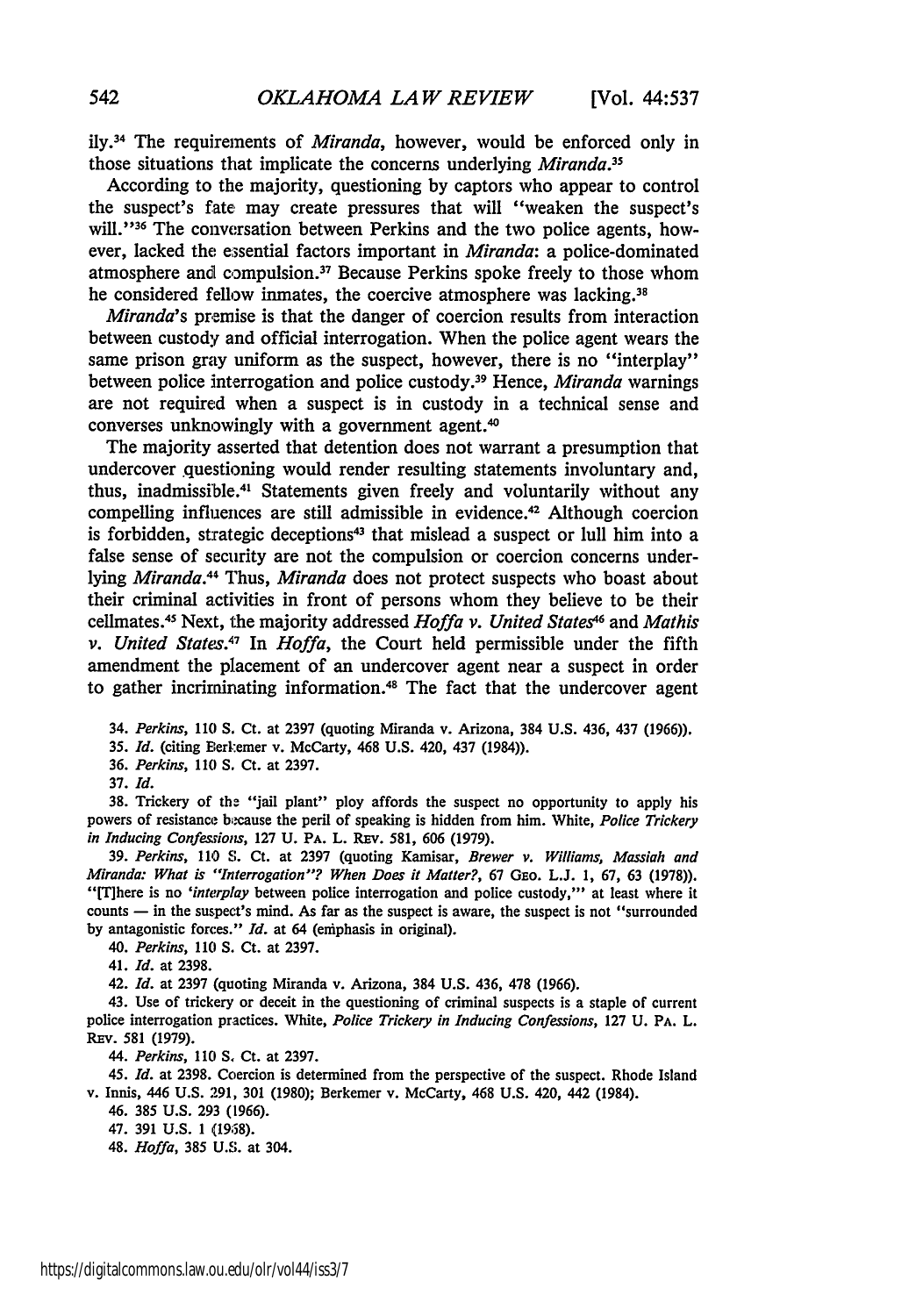fooled the suspect into thinking he was a sympathetic colleague did not affect the voluntariness of the statements.<sup>49</sup> The only difference between *Perkins* and *Hoffa*, noted the majority, was the incarceration of Perkins.<sup>50</sup>

In *Mathis,* the Court held inadmissible under the fifth amendment an inmate's incriminating statements disclosed during questioning **by** an Internal Revenue Service agent about possible tax fraud charges.<sup>51</sup> The majority held *Mathis* inapposite because there is no presumption of coercion when the inmate is unaware that he is speaking to a government agent. $52$ 

The majority in *Perkins* also noted that the sixth amendment precedents were inapplicable because charges had not been filed on the murder which was the subject of the interrogation.<sup>53</sup> Finally, the majority observed that police will have little difficulty applying the *Perkins* holding that undercover agents need not give *Miranda* warnings to incarcerated suspects.<sup>54</sup> Finding no federal obstacle to the admissibility of Perkins' statements at trial, the Court reversed and remanded.<sup>55</sup>

#### *B. The Concurring Opinion*

Justice Brennan<sup>56</sup> concurred with the majority that *Miranda* is inapplicable when a suspect is unaware that his questioner is a police agent.<sup>57</sup> Brennan emphasized, however, that the issue on appeal focused on the applicability of *Miranda* to questioning of incarcerated suspects **by** undercover agents.58 Therefore, if Perkins had invoked his fifth amendment right to silence and/ or his sixth amendment right to counsel, the proper inquiry would focus on whether he subsequently waived his asserted rights.<sup>59</sup>

49. *Perkins, 110* S. Ct. at 2398 (referring to *Hoffa,* 385 U.S. at 304) (during Hoffa's trial, an undercover agent reported Hoffa had divulged his attempts to bribe jury members).

*50. Id.*

51. *Mathis,* 391 U.S. at 4-5.

52. *Perkins,* 110 **S.** Ct. at 2398.

53. *Id.* at 2399; *see supra* notes 16-21 for discussion of the sixth amendment cases.

54. *Id.*

55. **Id.**

56. At the time this note was written, Judge David Souter had replaced Justice Brennan on the Court.

57. *Perkins,* 110 **S.** Ct. at 2399 (Brennan, J., concurring).

58. *Id.* The record does not indicate whether Perkins previously invoked either his sixth amendment right to counsel or fifth amendment right to silence on the aggravated battery charge. Also, the record does not indicate whether police had formally or informally charged Perkins with either aggravated battery or Stephenson's murder. The sixth amendment prohibits police interference with right to counsel after charges are filed on the subject of the interrogation. Kuhlmann v. Wilson, 477 U.S. 436, 458 n.21 (1986) (same); Moran v. Burbine, 475 U.S. 412, 431 (1986) (same); Maine v. Moulton, 474 U.S. 159, 180 n.16 (1985) (statements obtained in violation of the sixth amendment right to counsel must be excluded only from trial of offense as to which right has attached). However, if police had formally charged Perkins with aggravated battery and he had invoked his right to counsel or *Miranda* rights, he might challenge admissibility of his incriminating statements. *See* Arizona v. Roberson, 486 U.S. 675 (1988) (invocation of fifth amendment right to counsel by one in custody prohibits police from initiating "custodial interrogation" concerning even separate crimes).

59. Perkins, 110 **S.** Ct. at 2399 (Brennan, **J.,** concurring). Waiver of *Miranda* rights "must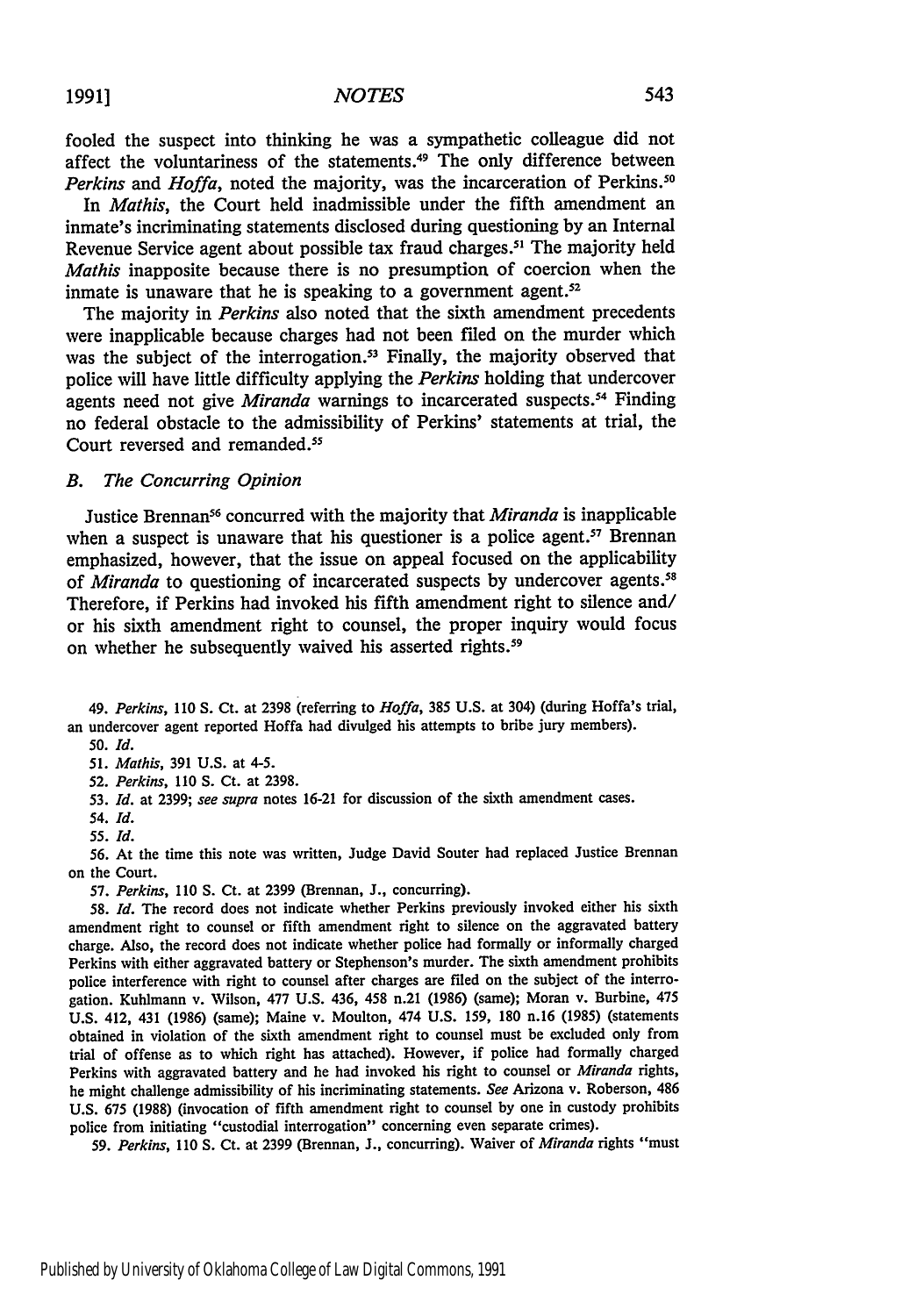Justice Brennan stated that the Constitution does not condone the method used to elicit the confession in *Perkins*.<sup>60</sup> Brennan emphasized that certain interrogation techniques, such as the deception and manipulation practiced on Perkins, are "offensive to a civilized system of justice" and thus condemned under the due process clause of the fourteenth amendment.<sup>6</sup> Nevertheless, Brennan concurred, but only on the sole issue of the applicability of *Miranda.*

While custody itself imposes pressures on the accused, Justice Brennan noted, confinement may produce subtle influences, making the accused particularly susceptible to the "ploys of undercover government agents."<sup>62</sup> Further, Brennan suggested that the state is in a unique position to exploit a suspect's vulnerability because it has complete control over the suspect's environment.<sup>63</sup> Therefore, the state can ensure that the suspect is barraged with questions from an undercover agent until the suspect confesses.<sup>64</sup>

Finally, Justice Brennan concluded that the lower court on remand should determine whether, under the totality of the circumstances, police elicited Perkins' confession in a manner that violated the due process clause of the fourteenth amendment.<sup>65</sup> Brennan added that although the confession was not elicited by means of physical torture<sup>66</sup> or overt psychological pressure,<sup>67</sup> a court's duty to enforce federal constitutional protections does not cease, but only becomes more difficult, because of the more delicate judgments to be made.<sup>68</sup>

#### *C. The Dissenting Opinion*

In dissent, Justice Marshall argued that Perkins was in custody as that term is defined in *Miranda* because police questioned Perkins in jail.<sup>69</sup> Marshall rejected the argument that Perkins was not in custody for purposes of *Miranda* because of his familiarity with the custodial environment as a result of spending two days in jail.<sup>70</sup>

**67.** *See* Payne v. Arkansas, **356 U.S. 560 (1958).**

**69.** *Id.* at 2401 (Marshall, **J.,** dissenting).

**<sup>[</sup>be]** voluntary in the sense that it [must be] the product of a free and deliberate choice rather than intimidation, coercion, or deception." *Burbine,* 475 **U.S.** at 421.

*<sup>60.</sup> Perkins, 110* **S.** Ct. at **2399** (Brennan, **J.,** concurring).

**<sup>61.</sup>** *Id.* at 2399-400 (Brennan, **J.,** concurring) (quoting Miller v. Fenton, 474 **U.S.** 104, **109- 10 (1985),** *cert. denied,* Miller v. Neubert, 479 **U.S. 989 (1986)).**

**<sup>62.</sup>** *Id.* at 2400 (quoting United States v. Henry, 447 **U.S.** 264, 274 **(1980)).**

**<sup>63.</sup>** *Id.* (Brennan, **J.,** concurring).

<sup>64.</sup> *Id.*

**<sup>65.</sup>** *Id.* at 2400-01 (Brennan, **J.,** concurring).

**<sup>66.</sup>** *See* Brown v. Mississippi, **297 U.S. 278 (1936).**

**<sup>68.</sup>** *Perkins,* **110 S.** Ct. at 2401 (Brennan, **J.,** concurring) (quoting Spano v. New York, **360 U.S. 315, 321 (1959),** *overruled,* Miranda v. Arizona, 384 **U.S.** 436 **(1966)).**

**<sup>70.</sup>** *Id. Cf.* Oroxco v. Texas, 394 **U.S.** 324 **(1969)** (suspect who had been arrested in his home and questioned in his bedroom was in custody, notwithstanding his familiarity with the surroundings).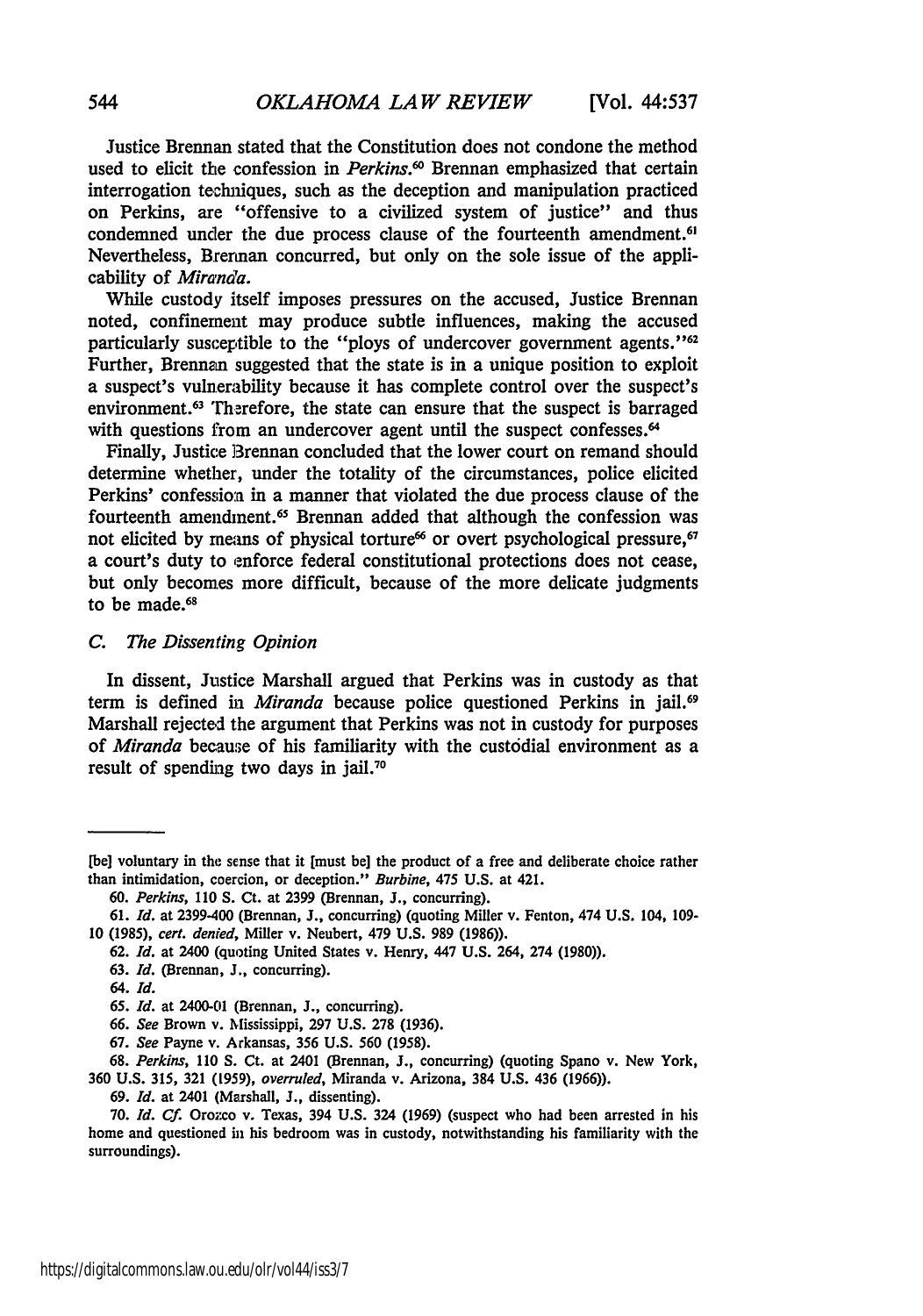**1991]**

Although the majority downplayed the nature of the interrogation **by** "disingenuously" referring to the questioning as conversation,<sup>71</sup> Marshall insisted that the conversation became an interrogation because police subjected Perkins to express questioning intended to evoke an incriminating response.72 Therefore, in Marshall's view, police should have informed Perkins of his *Miranda* rights.73

According to Marshall, the concerns underlying *Miranda* include not only police coercion.74 Such concerns also include any police tactics that might compel a suspect in custody to make incriminating statements without full awareness of his constitutional rights **. <sup>7</sup>**Therefore, the compulsion proscribed **by** *Miranda* includes deception **by** the police. 76 Marshall distinguished the deceptive interrogation tactics in *Hoffa v. United States<sup>77</sup>* by noting that Hoffa was not in custody, as was Perkins.78

Next, Marshall emphasized the state's advantage in obtaining incriminating statements from incarcerated suspects because psychological pressures inherent in confinement increase a suspect's anxiety and make him likely to seek relief **by** confiding in others.79 Police control over the people with whom the suspect may confide presents unique opportunities to exploit the suspect's vulnerability. Thus, if pressures of confinement make the suspect confide in anyone, police can make sure it will be their agent.<sup>80</sup>

Moreover, Marshall stated that an incarcerated suspect is under the constant threat of physical danger peculiar to the prison environment.<sup>81</sup> An inmate may have to demonstrate his toughness to other inmates **by** recounting or inventing past violent **acts.8 <sup>2</sup>**Marshall charged that police deceptively

**71.** *Id.*

*75. Id.; see Miranda,* 384 **U.S.** at 468 (referring to "inherent pressures of the interrogation atmosphere"); Estelle v. Smith, 451 U.S. 454, 467 (1981) ("The purpose of *[Miranda]* admonitions is to combat what the Court saw as 'inherently compelling pressures' at work on the person and to provide him with an awareness of the Fifth Amendment privilege and the consequences of forgoing it") (quoting *Miranda,* 384 **U.S.** at 467).

**76.** *Id.* Justice Marshall referred to the following: *Miranda,* 384 U.S. at 453 (indicting police tactics "to induce a confession out of trickery," such as using fictitious witnesses or false accusations); Berkemer v. McCarty, 468 **U.S.** 420, 433 (1984) ("The purposes of the safeguards prescribed **by** *Miranda* are to ensure that the police do not coerce *or* trick captive suspects into confessing") (emphasis deleted, emphasis added); *cf.* Moran v. Burbine, 475 U.S. 412, 421 (1986) ("IT]he relinquishment of the right [protected **by** the *Miranda* warnings] must have been voluntary in the sense that it was the product of a free and deliberate choice rather than intimidation, coercion, *or* deception.") (emphasis added).

'77. **385** U.S. 293 (1966), *reh'g denied,* **386** U.S. 940, 951 (1967).

**78.** *Perkins,* 110 **S.** Ct. at 2402.

**79.** *Id.* at 2403. Justice Marshall referenced his statements to Dix, *Undercover Investigations and Police Rulemaking,* **53** TFx. L. REv. **203,** 230 (1975).

80. *Id.* (quoting White, *Police Trickery in Inducing Confessions,* 127 **U.** PA. L. REv. **581, 605 (1979)).**

**81.** *Id.*

**82.** *Perkins,* **110 S.** Ct. at 2403.

**<sup>72.</sup>** *Id.* at 2402; see Rhode Island v. Innis, 446 **U.S. 291 (1980).**

**<sup>73.</sup>** *Id.*

*<sup>74.</sup> Id.*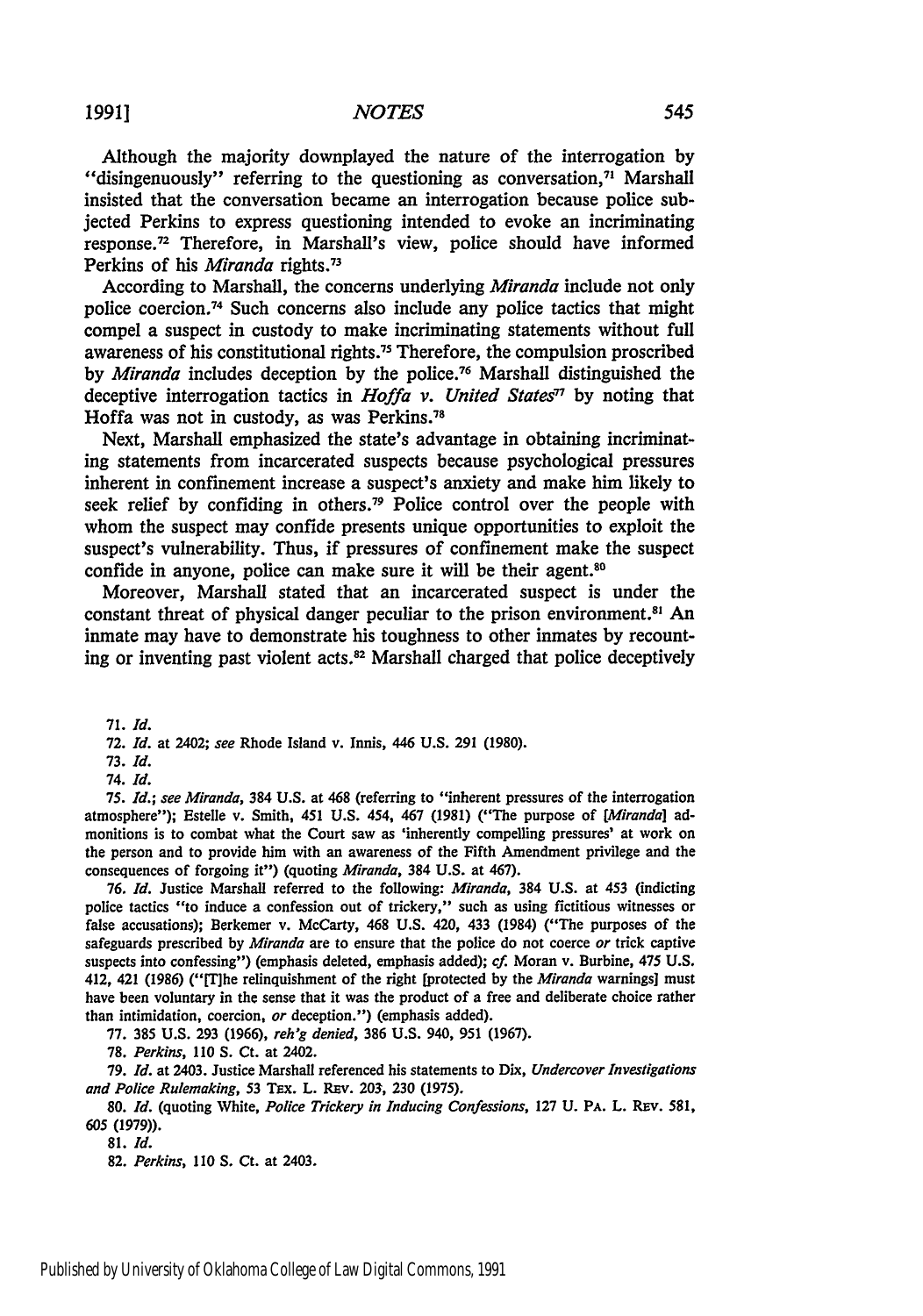took advantage of Perkins' psychological vulnerability by suggesting a sham jailbreak.<sup>83</sup> In such a situation, Perkins could have felt compelled to demonstrate his willingness to shoot a guard by recounting his past involvement in a murder.<sup>84</sup>

According to Marshall, *Miranda* warnings are required because these custodial pressures allow deceptive interrogation tactics that compel suspects to make incriminating statements.<sup>85</sup> This compulsion is not eliminated simply because the suspect is unaware that his interrogator is a police agent **. <sup>6</sup>**

Justice Marshall reminded the majority that their opinion was incompatible with the Court's consistently held principle that *Miranda* should remain "clear and simple."<sup>87</sup> Such a bright line rule,<sup>88</sup> that *Miranda* warnings precede any custodial interrogation, serves to inform with specificity what law enforcement officers may do in conducting interrogations.<sup>89</sup> Finally, Marshall warned of the disturbing ramifications of *Perkins* and its undercover agent exception to *Miranda.9*

#### *V. Analysis*

## *Rights declared in words might be lost in reality.* **-** Justice McKenna9'

*Perkins92* establishes that an undercover officer posing as a fellow inmate need not give *Miranda* warnings to an incarcerated suspect before asking questions that may elicit an incriminating response.<sup>93</sup> By determining that conversations between an incarcerated suspect and an undercover police agent do not implicate the concerns underlying *Miranda,9* the Court has created another exception to custodial interrogation. <sup>95</sup>

84. *Id.* Agent Parisi stressed that a killing may be necessary in the escape and then asked Perkins if he had ever murdered someone.

**85.** *Id.*

86. *Id.* (Marshall, **J.,** dissenting).

87. *Id.* Justice Marshall referred to the following: *Miranda,* 384 U.S. at 441-42 (noting that one reason certiorari was granted was "to give concrete guidelines for law enforcement agencies and courts to follow"); *McCarty,* 468 U.S. at 430 (noting that one of "the principal advantages of the *[Miranda]* doctrine **...** is the clarity of that rule"); *Roberson,* 486 U.S. at 680 (same); *see* also New York v. Quarles, 467 U.S. 649, 657-58 (1984) (recognizing need for clarity in *Miranda* doctrine but finding narrow "public safety" exception does not significantly lessen clarity and is easy for police to apply).

88. Justice Marshall is referring to Fare v. Michael C., 442 U.S. 707, *reh'g denied*, 444 U.S. **887 (1979).**

89. *Perkins,* 110 S. Ct. at 2403-04. Justice Marshall is quoting from *Fare,* 442 U.S. at 718. 90. *Id.*

91. Weems v. United States, 217 U.S. 349, **373** (1910).

92. 110 S. Ct. 2394 (1990).

93. *Perkins,* 110 S. Ct. at 2399.

95. The Court has construed "custody" to exclude situations involving detainment of a

**<sup>83.</sup>** *Id.*

<sup>94.</sup> *Id.* at **2397.**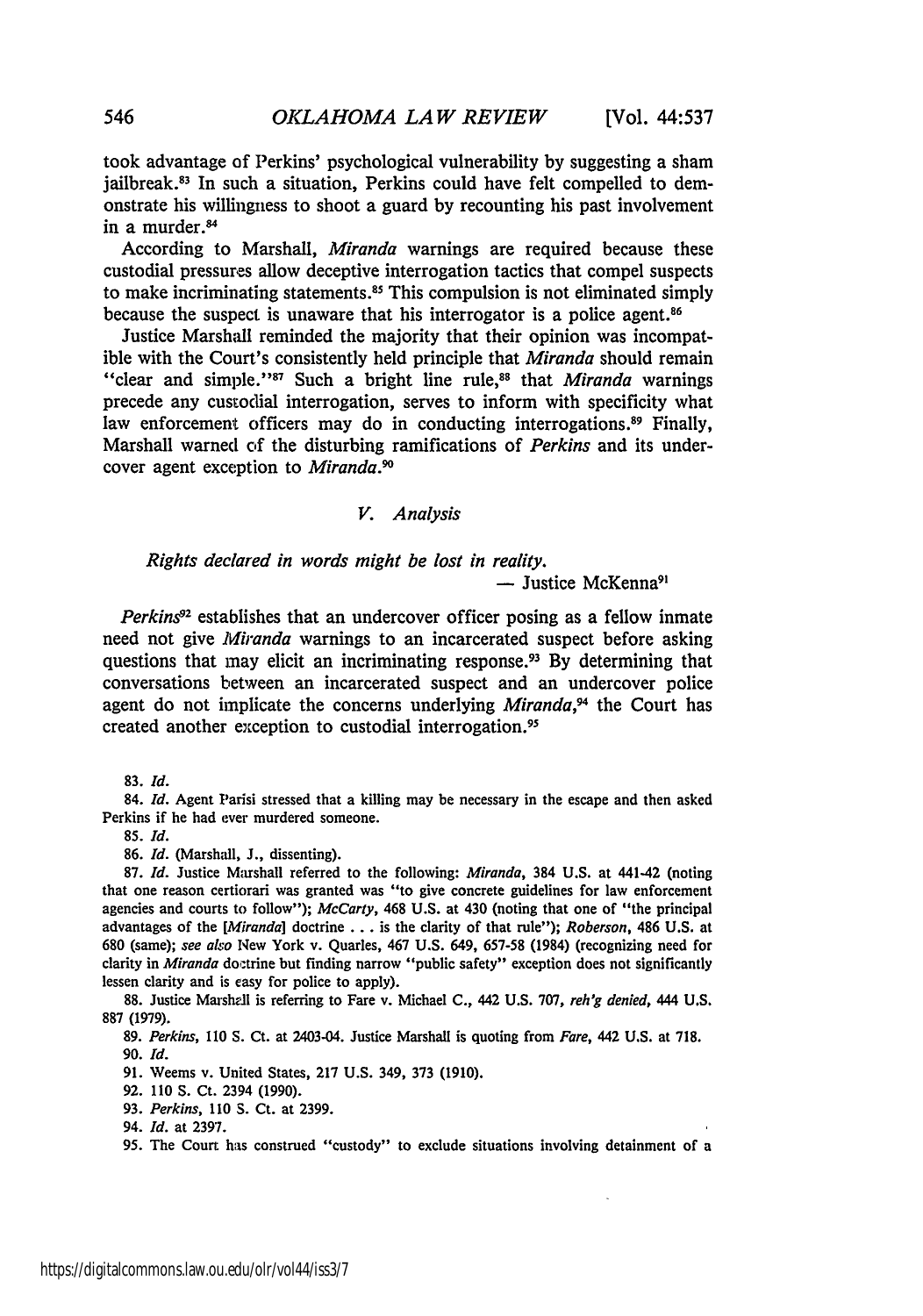This exception seems clear: undercover agents need not give *Miranda* warnings to incarcerated suspects. As Marshall noted in *Perkins,* however, the outer boundaries of this exception are by no means clear.<sup>96</sup> Perkins would not permit such obvious compulsion as an undercover agent threatening an inmate into confessing.97 Nevertheless, left unresolved in *Perkins* is how far police undercover agents or jailhouse informants may go in their attempts to deliberately elicit incriminating statements from incarcerated suspects.<sup>98</sup>

The Court, in *Moran v. Burbine*,<sup>99</sup> noted that custodial interrogations are composed of two competing concerns: **(1)** the need for police questioning as a tool for effective law enforcement; and (2) the risk that police will inadvertently cross the line between legitimate efforts to elicit admissions and impermissible compulsion.<sup>100</sup> *Miranda* tried to reconcile these opposing concerns, according to *Moran,* by giving the suspect some control over the interrogation.10'

Perkins, however, could not exert control over the interrogation. Perkins remained unaware of any interrogation because he viewed agent Parisi as a fellow cellmate. The fact that police exerted control over the course of the interrogation, nevertheless, is apparent by the specific questions asked by Parisi and Charlton in an attempt to manipulatively invoke incriminating responses from Perkins.'0<sup>2</sup>

Moreover, the Court in *Perkins* concluded that *Miranda* offered no protection for suspects boasting about their criminal activities to cellmates.103

**96.** *Id.* at 2404.

suspect which are not "police-dominated" in Berkemer v. McCarty, 468 U.S. 420, 439 (1984). The Court held that roadside questioning of a motorist detained pursuant to routine traffic stop did not constitute "custodial interrogation." *Id.* at 441. The Court noted that a routine traffic stop exposed to public view "both reduces the ability of an unscrupulous policeman to use illegitimate means to elicit self-incriminating statements and diminishes the motorist's fear that, if he does not cooperate, he will be subjected to abuse." *Id.* at 438.

**<sup>97.</sup>** The Supreme Court has prohibited invidious police conduct in obtaining involuntary confessions. *See* Payne v. Arkansas, 356 U.S. **560** (1958) (defendant confessed after police implied that a mob was after him and that he would be protected if he told the truth); Chambers v. Florida, **309** U.S. 227 (1940) (defendant subjected to repeated questioning over seven days while being held incommunicado); Brown v. Mississippi, 297 U.S. 278 (1936) (defendant twice hung to a tree and then whipped).

<sup>98.</sup> Both Justice Brennan's concurrence and Justice Marshall's dissent took issue with the majority's approval of the deception and manipulation used to elicit the confession from Perkins. Police agencies also recognize that deception as a tool in law enforcement is often viewed with distaste by community members. Dix, *supra,* note 33, at 208.

**<sup>99.</sup>** 475 **U.S.** 412 **(1986).** For a discussion of *Moran,* see *supra* note 11 and accompanying text.

*<sup>100.</sup> Id.* at 426.

<sup>101.</sup> *Id.*

<sup>102.</sup> For the text of the conversation between Perkins and Parisi and Charlton, see *supra* note **27.**

**<sup>103.</sup>** *Perkins,* **110 S.** Ct. at **2398.**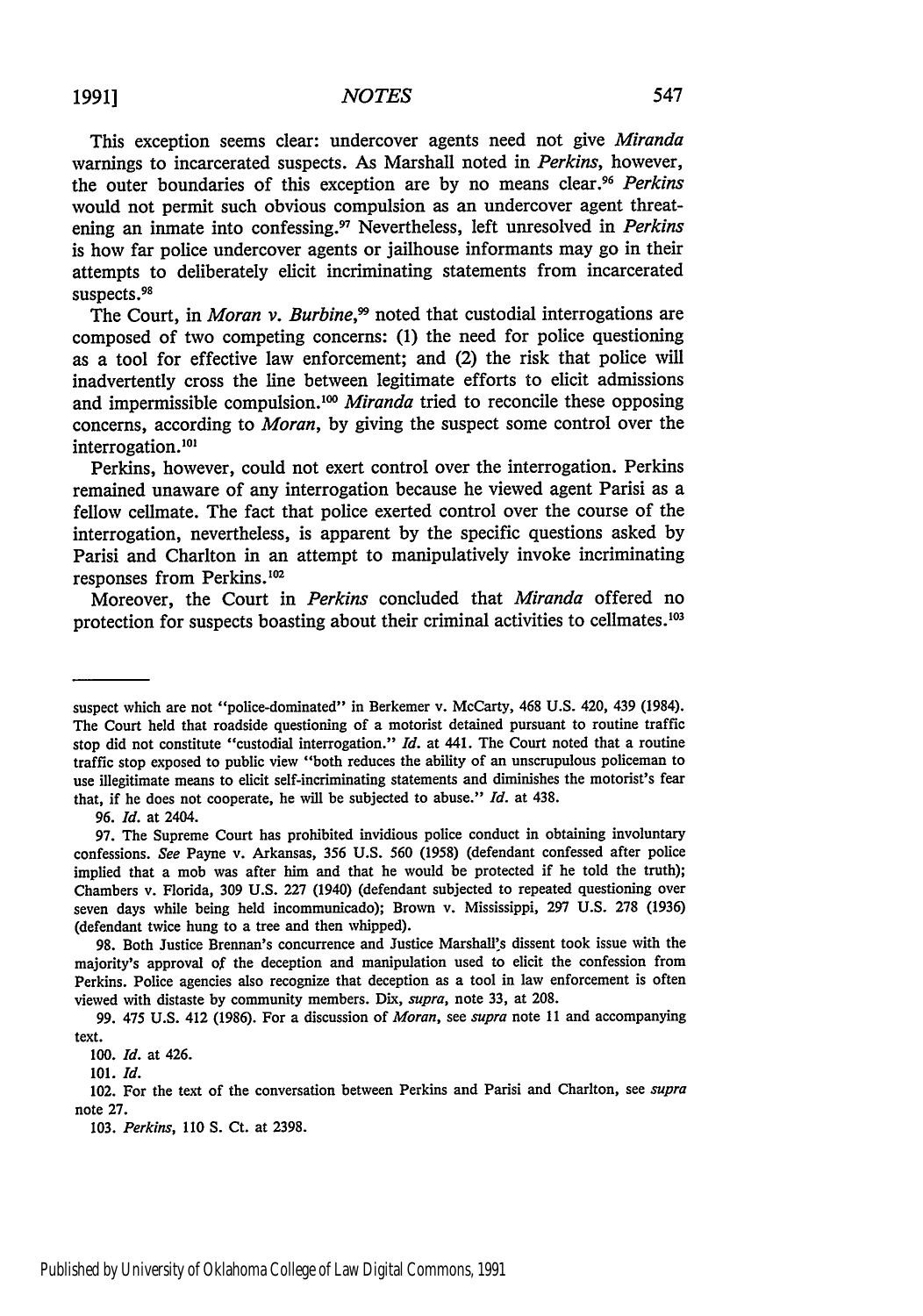However, Perkins made statements about his prior criminal activities only after police devised a ruse  $-$  the jailbreak  $-$  to lure him into incriminating himself. Such action **by** Parisi and Charlton beyond merely listening should have traversed that fine line between legitimate and impermissible compulsion.

The Court's previous decisions involving jailhouse informants violating the sixth amendment right to counsel suggest that Parisi and Charlton's action became irapermissible compulsion.'04 The Court in *United States v. Henry'0s* held that although the jailhouse informant did not directly question defendant, the informant "stimulated" conversation with defendant in order to elicit incriminating information in violation of the right to counsel.<sup>106</sup>

In *Kuhlmann*,<sup>107</sup> the Court found no violation of the sixth amendment right to counsel where a jailhouse informant acted as a "listening post" without "participating in active conversation and prompting particular replies."<sup>108</sup> Clearly, in *Perkins*, Parisi did not act as a mere listening post but subjected Perkins to deliberate questioning in order to "stimulate" an incriminating conversation.<sup>109</sup>

This "listening post" rationale is also inferred beyond the sixth amendment cases. In *Hoffa,* police requested the government informant to only report information of illegal activity of which he became aware.<sup>110</sup> There are no indications in *Hoffa* that the informant made any attempt to deliberately elicit incriminating information from the suspect.<sup>111</sup> In fact, Chief Justice Warren noted that the informant became the equivalent of a "bugging device" that reported everything seen or heard.<sup>112</sup>

The better reasoned rule from *Perkins* would remain consistent with the sixth amendment cases by allowing admission of incriminating statements if the undercover agent served only as a listening post and made no deliberate attempt to elicit statements.113 Such a rule would offer some measure of

104. This note is aware that "the policies underlying the two constitutional protections [fifth and sixth amendments] are quite distinct." Rhode Island v. Innis, 446 U.S. 291, 300. n.4. However, the rationale of prohibiting the use of undercover agents in deliberately eliciting incriminating, statements from incarcerated suspects in violation of the sixth amendment right to counsel should be incorporated into *Perkins.* The overriding policy would be that coercive police tactics against an incarcerated suspect create an unacceptable risk of infringement of the suspect's constitutional rights. *See also Dix, supra* note **33;** Arizona v. Fulminante, **Il1** S. Ct. 1246, 1266 (1991) (impossible to create a meaningful distinction between confessions elicited in violation of the sixth amendment and those in violation of the fourteenth amendment).

105. 447 U.S. 264 **(1980);** *see supra* notes 17-18 and accompanying text.

*106. Henry,* 447 U.S. at **273.**

107. 477 U.S. 436 (1986) ; *see supra* notes 19-20 and accompanying text.

108. *Id.* at 456 n.19.

109. For the text of the conversation between Perkins and Parisi and Charlton, see *supra* note **26.**

**110.** Hoffa v. United States, **385** U.S. **293, 299** n.4 (1966).

**111.** In *Moran,* the suspect, not police, initiated the conversation that led to the damaging confession. Moran v. Burbine, 475 U.S. 412, 421-22 (1986).

112. *Hoffa,* 385 U.S. at **319** (Warren, **C.J.,** dissenting).

**113.** Per se rules, prohibiting certain police tactics, would provide better guidance for the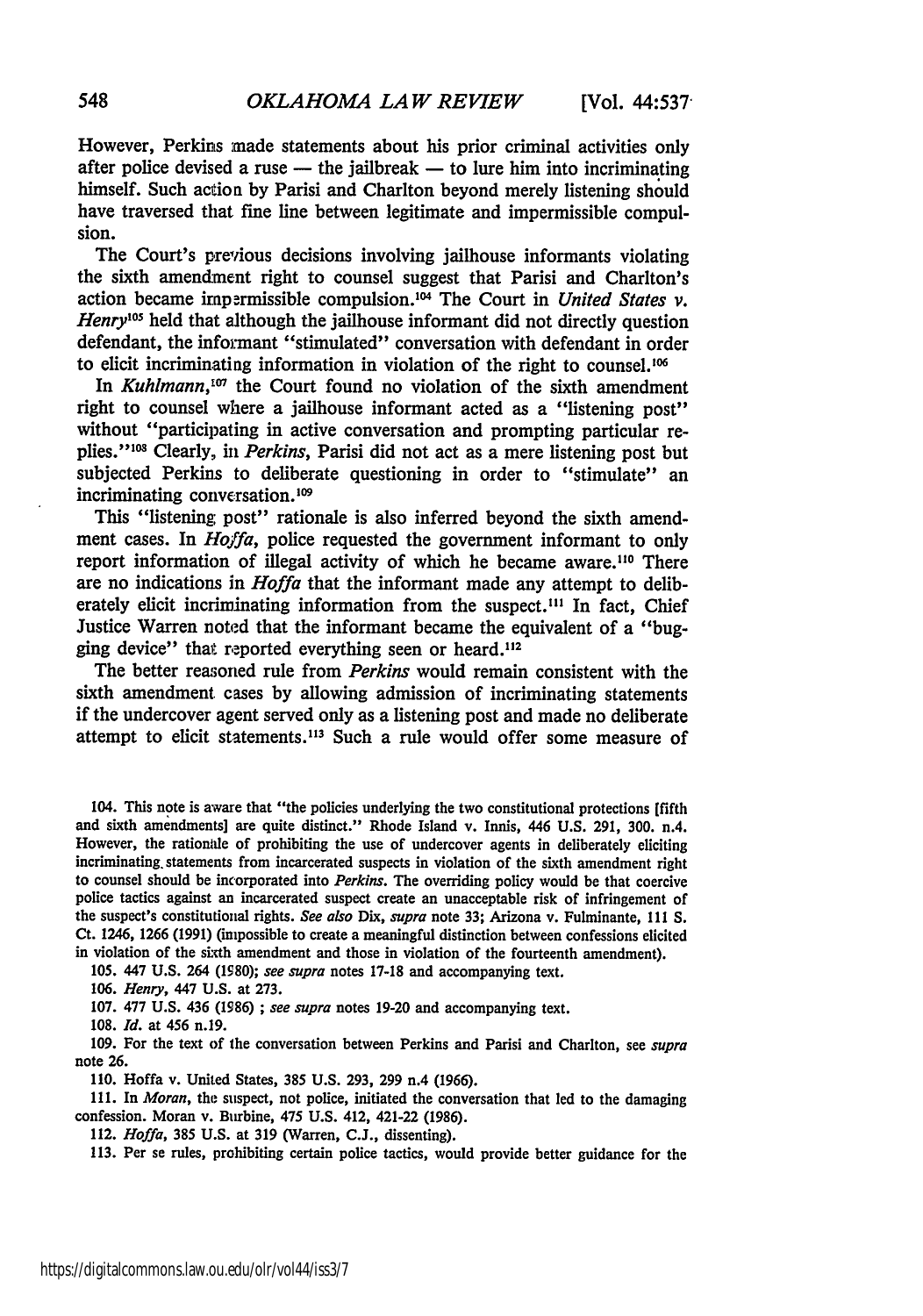**1991]** *NOTES* 549

protection against possible future abuse resulting from an informant's zeal in obtaining incriminating, but involuntary, statements from incarcerated suspects. Unfortunately, the actual rule enunciated in *Perkins* leaves little constitutional protection between incarcerated suspects and their captors.

Finally, *Perkins* may only 'serve to increase tension in our overcrowded and volatile prison systems.114 Thus, an inmate turned informant could threaten or bully a fellow inmate into making a confession free of *Miranda* constraints in order to gain favor from law enforcement officers."' *Perkins* is too broad in the unique context of the prison environment where the constant threat of physical danger increases the potential for abuse of constitutional rights.<sup>116</sup>

Effective law enforcement should not sacrifice constitutional guarantees. The rule in *Perkins* jeopardizes constitutional protections for incarcerated suspects because of the state's unique position to exploit an inmate's vulnerability. In resolving this issue in future cases, the Court should heed the warning from Justice McKenna that our rights declared in words may become lost in reality.<sup>117</sup>

#### *VI. Conclusion*

*Perkins* establishes an exception to *Miranda* whenever an undercover agent converses with an incarcerated suspect. *Perkins* should have allowed admission of incriminating statements only when the undercover agent listened and made no deliberate attempt to question the suspect about the crime. Unfortunately, *Perkins* offers little constitutional protection for incarcerated

police and increased protection for suspects. White, *Police Trickery in Inducing Confessions,* 127 U. Pa. L. REV. 581, 599 (1979).

<sup>114. &</sup>quot;[I]t is traditional that informants, called 'rats' or 'snitches,' are to be punished **[by** other inmates] with severe beatings or death." L. BowkER, PRISON VICTIMIZATION 27 (1980). Justice Marshall also noted the "constant threat of physical danger peculiar to the prison environment **.....** *" Perkins,* **110 S.** Ct. at 2403.

**<sup>115.</sup>** Alas, the possibility for abuse may have become a reality. On March **26, 1990,** the Supreme Court granted certiorari in *Arizona v. Fulminante.* The case involved an inmate acting as a government informer who offered to protect defendant from other inmates, who had been giving defendant "rough treatment," if defendant confessed to killing a child. In exchange for informant's protection, defendant confessed and was convicted based upon the strength of the confessions. In *State v. Fulminante,* the Arizona Supreme Court held that the informer exerted improper coercion, but error was harmless in admitting confession in view of second voluntary confession to another person. On reconsideration, the court held that error in admitting coerced confession is never harmless and reverses conviction. State v. Fulminante, **778 P.2d 602, 627** (Ariz. **1988).**

**<sup>116.</sup>** "Prison is a barely controlled jungle where the aggressive and the strong will exploit the weak and the weak are dreadfully aware of it." L. **BOWKER,** *supra* note **110,** at **19.**

**<sup>117.</sup>** In a 5-4 decision, the Supreme Court in *Arizona v. Fulminante* broke with precedent and held that the harmless error rule of *Chapman v. California* is applicable to the admission of involuntary/coerced confessions. Arizona v. Fulminante, **111 S.** Ct. 1246, 1254 **(1991)** (citing Chapman v. California, **386 U.S. 18 (1967)).**